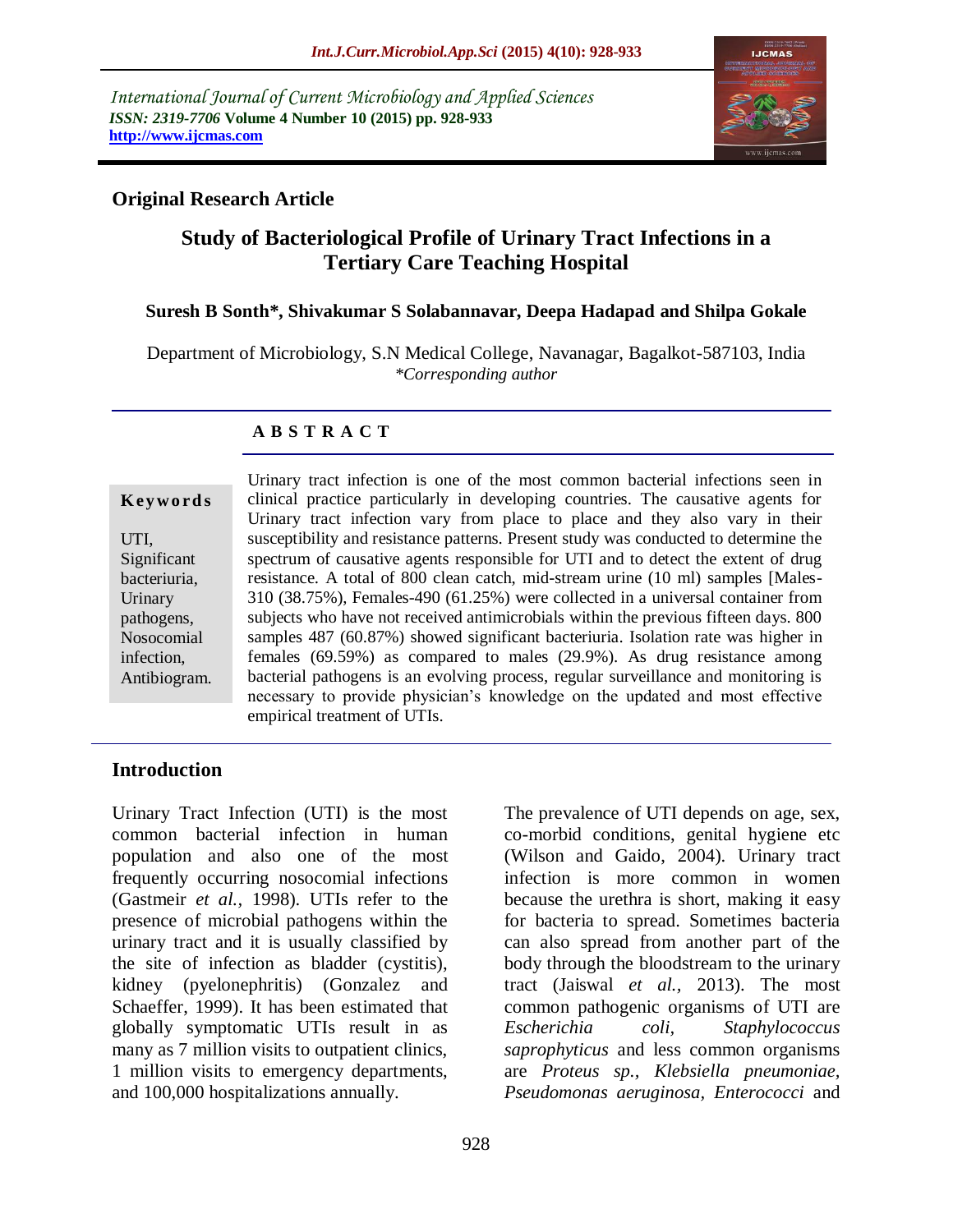### *Candida albicans* (Jaiswal *et al.,* 2013).

Treatment of UTI is often started empirically and therapy is based on information determined from the antimicrobial resistance pattern of the urinary pathogens (Wilson and Gaido, 2004). The prevalence of antimicrobial resistance among urinary pathogens has been increasing worldwide due to injudicious use of antibiotics in practice especially *E. coli*, to previously prescribed drugs like Cotrimoxazole has become a global reality (Manges *et al.,* 2001).

The study was to determine the spectrum of causative agents responsible for UTI and to detect the extent of drug resistance.

## **Materials and Methods**

The study was conducted in the department of Microbiology, in a tertiary care teaching hospital in the northern part of the Karnataka. The study was done from July 2012 to December 2013. A total of 800 clean catch, mid-stream urine (10 ml) samples [Males-310 (38.75%), Females-490 (61.25%)] (Table 1) were collected in a universal container from subjects who have not received antimicrobials within the previous fifteen days. Specimens were transported and processed within 2 hours of collection by the standard microbiological technique (Winn *et al.,* 2006). Isolation of uropathogens was performed by a surface streak procedure on both blood and Mac Conkey agar using calibrated loops for semiquantitative method and incubated aerobically at  $37^0C$  for 24 hours. A specimen was considered positive for UTI if a single organism was cultured at a concentration of  $10^5$ cfu/ml. The pathogens were identified by standard microbiological techniques by studying Gram stain, their colony characteristics, morphology and biochemical reactions (Collee *et al.,* 2007).

Antibiotic sensitivity was done by Kirby Bauer disk diffusion method on Mueller-Hinton agar plates using commercially available HiMedia discs. The following antibiotic discs were used: ampicillin (AMP-10μg), amikacin (AK-30μg), ceftazidime  $(CX-30\mu g)$ , cefotaxim  $(CTX-30\mu g)$ , ciprofloxacin (CIP- 10μg), cotrimoxazole (COT-25μg), gentamycin (GEN-10μg), imipenem (IMP-10μg), nitrofurantoin (NIT 300μg), piperacillin+tazobactum (PIT- $100/10\mu$ g).

## **Results and Discussion**

Out of 800 samples 487 (60.87%) showed significant bacteriuria. Maximum patients showing significant bacteriuria belonged to 21–30 age group with 77.4 % positivity followed by 70.1% growth rate in 0-10 year of age group. Presence of Significant bacteriuria was least (34.6%) in 11–20, followed by  $(54.1\%)$  in 31–40 age group. Isolation rate was higher in females (69.59%) as compared to males (29.9%). Difference between significant bacteriuria in different age groups of patient's is found to be statistically significant (Table 2).

In this study the Gram negative bacilli accounts for 68.1% and gram positive accounts for 31.9%. Among the gram negative Organism *E. coli* was the most commonly isolated urinary pathogen (59.2%), followed by *Klebsiella* spp. (31.8%) and *Acinetobacter* spp. (5.2%) while only 3.8 isolates showed Proteus as the causative organism. In the gram positive bacteria the most common organism identified was CoNS accounting for 54% of cases, followed by *Staphylococcus aureus*  38%, *Enterococci* 6.9% and *Candida* sp 1.1% (Table 3).

The antibiogram of the isolated pathogens is shown in table 4. Among the tested antibiotics the highest susceptibility for the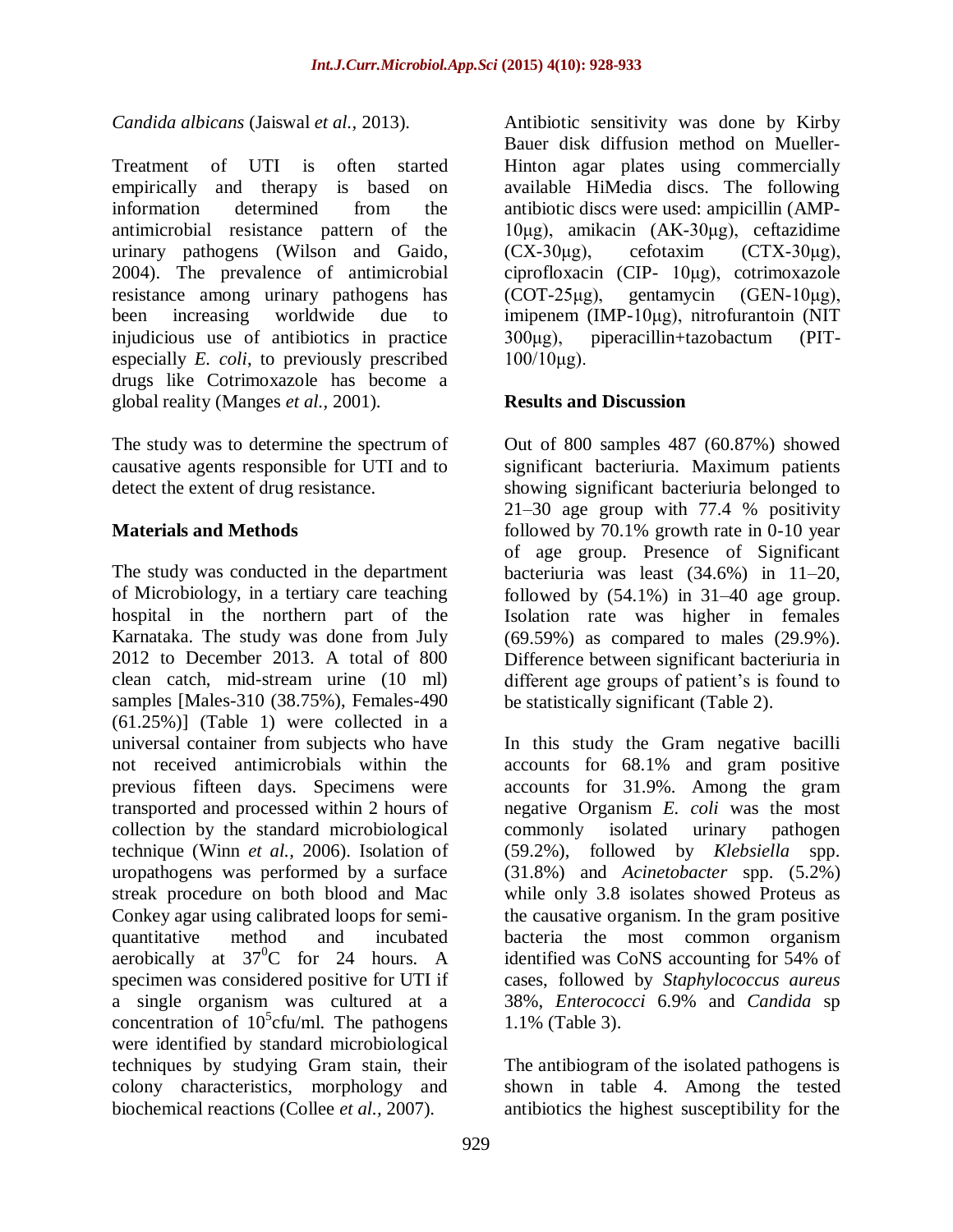Gram negative bacteria was shown by piperacillin-tazobactam, imipenem, amikacin, gentamicin and ciprofloxacin followed by nitrofurantoin, ampicillin. *E. coli* which was the predominant isolate gave high susceptibility to imipenem 91.7% and piperacillin-tazobactam 88.8% followed by amino glycosides and β-lactams, *Klebsiella*, the second most isolated organism, also showed high susceptibility to Imipenem 90.8%, amikacin 61.7%, gentamicin 49.4% and piperacillin-tazobactam 72.6% and ceftazidime 39.2 %. Similar pattern of

susceptibility was shown by *Acinetobacter* with 98.6% susceptibility to imipenem.

Amongst Gram positive bacteria's *Staphylococcus aureus* was commonest isolate showing susceptibility to linezolid 84.6%, gentamicin 72.2%, amikacin 60.4%, ceftazidime 60.2% and ciprofloxacin 56.6% while it was most resistant to ampicillin 22.6%. CONS showed relatively higher susceptibility to all the antibiotics tested as compared to *S. aureus*.

#### **Table.1** Sex wise distribution of UTI cases

| <b>Sex</b> | <b>Total no of patients</b> | No of positive cases | Percentage |  |
|------------|-----------------------------|----------------------|------------|--|
| Males      | 310.                        | 146                  | 47.10%     |  |
| Females    | 490                         | 341                  | 69.59%     |  |
| Total      | 800                         | 487                  | 60.87%     |  |

| Age in years | No of samples | No of significant bacteriuria cases | <b>Percentage</b> |
|--------------|---------------|-------------------------------------|-------------------|
| $0 - 10$     | 171           | 120                                 | 70.1%             |
| $11 - 20$    | 185           | 64                                  | 34.6%             |
| $21 - 30$    | 248           | 192                                 | 77.4%             |
| $31 - 40$    | 85            | 46                                  | 54.1%             |
| $41 - 50$    | 28            | 16                                  | 57.1%             |
| $51 - 60$    | 52            | 31                                  | 59.6%             |
| $>60$        | 31            | 18                                  | 58%               |
| Total        | 800           | 487                                 | 60.87%            |

**Table.2** Distribution of significant bacteriuria cases in different age groups

**Table.3** Frequency of pathogens isolated form cases

| <b>Gram negative</b> | <b>Percentage of isolates</b> | <b>Gram positive</b> | <b>Percentage of isolates</b> |
|----------------------|-------------------------------|----------------------|-------------------------------|
| E.coli               | 59.2%                         | CoNS                 | 54%                           |
| Klebsiella sp        | 31.8%                         | Staph aureus         | 38%                           |
| Acinetobacter        | 5.2%                          | Enterococci          | 6.9%                          |
| <i>Proteus sp</i>    | 3.8%                          | Candida              | $.1\%$                        |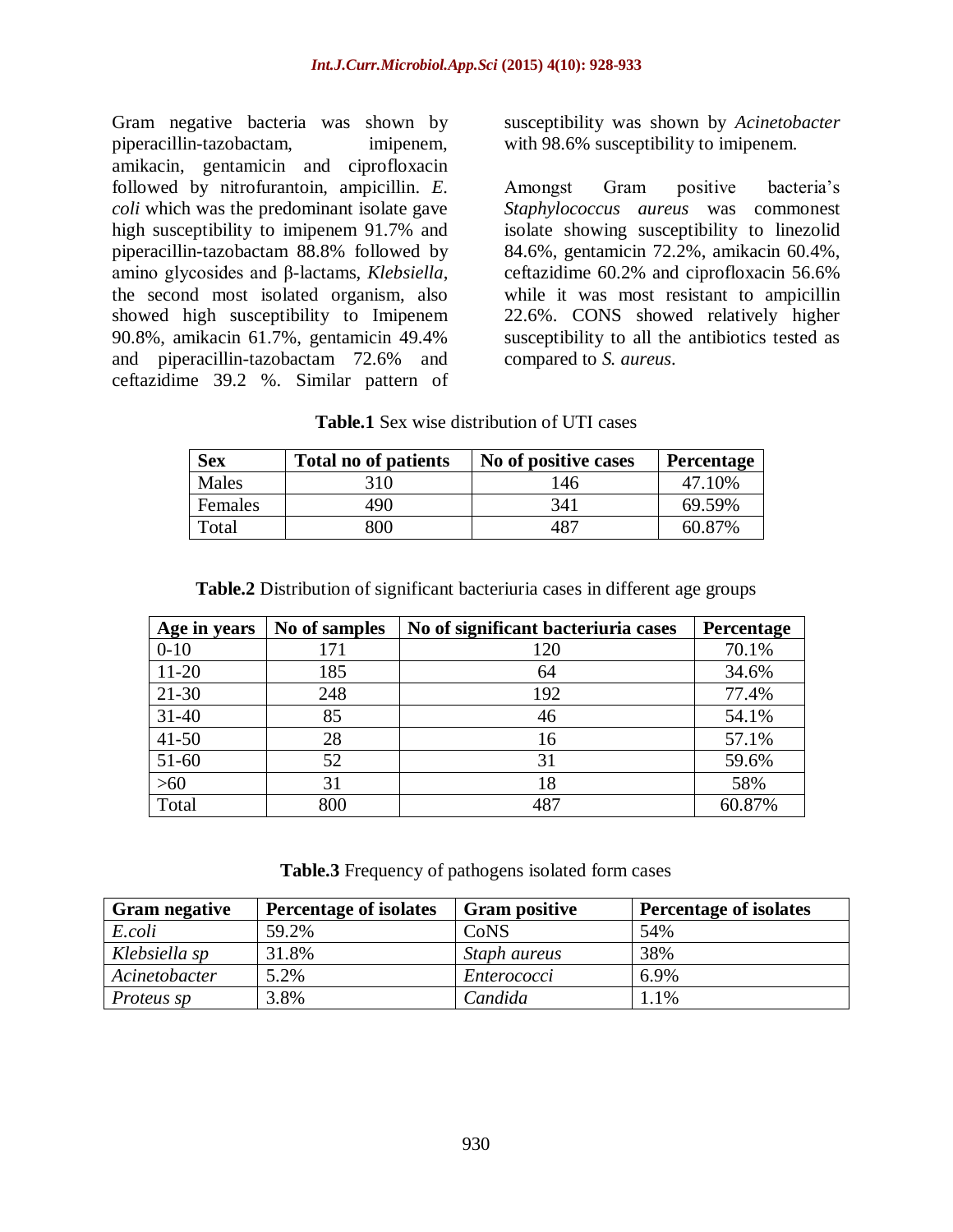| <b>Antimicrobial</b>                     | E.coli                   | <b>Klebsiella</b>        | Acinetobacter            | <b>Proteus</b>           | CoNS | <b>Staph</b>             | <b>Enterococci</b>       | Candida                  |
|------------------------------------------|--------------------------|--------------------------|--------------------------|--------------------------|------|--------------------------|--------------------------|--------------------------|
| agent                                    |                          |                          |                          |                          |      | <i>aureus</i>            |                          |                          |
| Ampicillin                               | $\overline{\phantom{0}}$ | $\overline{\phantom{a}}$ |                          |                          | 38.6 | 22.6                     | 18.8                     | $\overline{\phantom{a}}$ |
| Amikacin                                 | 84.1                     | 61.7                     | 68.8                     | 34.6                     | 100  | 60.4                     | $\overline{\phantom{a}}$ | $\overline{\phantom{a}}$ |
| Gentamicin                               | 76.4                     | 49.4                     | 26.8                     | 28.8                     | 78.8 | 72.2                     |                          | $\overline{\phantom{a}}$ |
| Ciprofloxacin                            | 34.2                     | 22.9                     | 24.8                     | 20.4                     | 68.4 | 56.6                     | 38.8                     |                          |
| Imipenem                                 | 91.7                     | 90.8                     | 98.6                     | 100                      |      | $\overline{\phantom{a}}$ | $\overline{\phantom{a}}$ |                          |
| Piperacillin<br>$\overline{\phantom{m}}$ | 88.8                     | 72.6                     | 76.8                     | 100                      |      |                          |                          |                          |
| tazobactum                               |                          |                          |                          |                          |      |                          |                          |                          |
| Nitrofurantoin                           | 67.6                     | 32.6                     | 66.4                     | 64.6                     | 72.6 | 54.6                     | 46.8                     |                          |
| Linezolid                                | $\overline{\phantom{0}}$ | $\overline{\phantom{a}}$ | $\overline{\phantom{0}}$ | $\overline{\phantom{0}}$ | 88.4 | 84.6                     | 88.6                     | $\overline{\phantom{a}}$ |
| Ceftazidime                              | 54.7                     | 39.2                     | 21.8                     | 25                       | 52.8 | 60.2                     |                          |                          |

**Table.4** Percentage of antibiotic sensitive urinary isolates

The appropriate choice of antibiotic for UTI requires an adequate understanding of epidemiology and profiles of local antimicrobial resistance of associated uropathogen. Antibiotic sensitivity pattern has changed over time (Palikhe, 2014). Effective management of patients suffering from bacterial UTIs commonly relays on the identification of the type of organisms that caused the disease and the selection of an effective antibiotic agent to the organism. Diagnosis of UTI is a good example of the need for close cooperation between the clinician and the microbiologist (Water *et al.,* 1996). In our study the prevalence rate of isolation of urinary pathogen was 60.87% closely resembling a study by (Das *et al.,* 2006).

Prevalence of UTIs was more in females when compared to males. This was in agreement with other studies by Bashir *et al.*  (2008) and Getenet and Wondewosen (2011). Women are more prone to UTIs than men because, in females, the urethra is much shorter and closer to the anus (Dielubanza and Schaeffer, 2011). Most common prevalence was found in 21–30 year age group having 77.4% patients followed by 0– 10 year age group having 70.1%. A similar study conducted by Vijaya Swetha *et al.*  (2014). In females UTI was seen commonly

in patients between 21 and 40 years age group due to increased sexual activity during this period and in males it was seen in older age group between 41 and 60 years. The incidence of UTI increases in males as the age advances because probably because of prostate enlargement and other related problems of old age.

A variety of enteropathogenic bacteria are known to cause UTI worldwide. As is evident from the results, this study demonstrated *E. coli* to be the predominant aetiological agent (52.4%) amongst the gram negative bacilli and *Staphylococcus aureus*  amongst the gram positive bacteria (68.8%) as the causative agents of UTI. These findings are similar to other studies (Gupta *et al.,* 2002). The second most common isolated pathogen among Gram negative bacilli was *Klebsiella* in our study. This was in agreement by Khameneh and Afshar (2009) and Chin *et al.* (2011).

The isolates of most of the species exhibited a high rate of resistance to ampicillin, gentamicin, ciprofloxacin & nitrofurantoin. This pattern of resistance has also been reported within the country from different states (Gupta *et al.,* 2002). From other parts of the world also, such pattern has been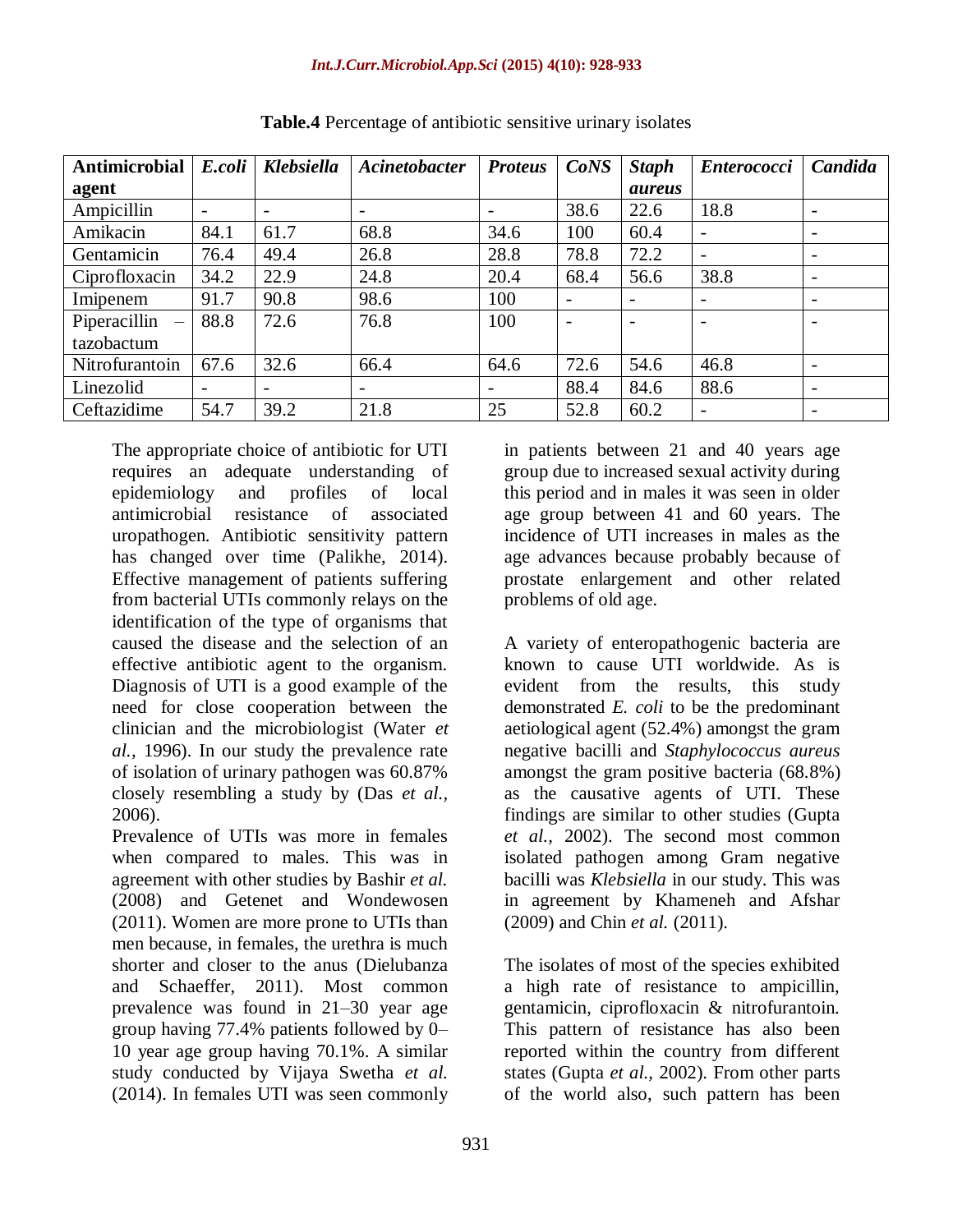reported. Gram positives showing high susceptibility to linezolid, amikacin & gentamicin (Uwaezuoke and Ogbulie, 2006). Among the tested antibiotics the highest susceptibility for *E. coli* was shown by imipenem (91.7%), piperacillin-tazobactam (88.8%), amikacin (84.1%), gentamicin (76.4%) similar to study by (Gupta *et al.,* 2002).

Successful treatment of patients suffering from bacterial UTIs commonly relays on the identification of the type of organisms that caused the disease and the selection of an effective antibiotic agent to that organism. In this study we have shown growing resistance pattern to these anti microbial agents.

In conclusion, as drug resistance among bacterial pathogens is an evolving process, regular surveillance and monitoring is necessary to provide physician's knowledge on the updated and most effective empirical treatment of UTIs. Periodic reassessment of *in vitro* susceptibility pattern of urinary pathogens to serve as a guide for antibiotic therapy since these organisms exhibit resistance to first-line drugs used for UTI infection. In order to prevent or decrease resistance to antibiotics, the use of antibiotics should be kept under supervision, should be given in appropriate doses for an appropriate period of time.

# **Reference**

- Bashir, M.F., Qazi, J.I., Ahmad, N., Riaz, S. 2008. Diversity of urinary tract pathogens and drug resistant isolates of *Escherichia coli* in different age and gender groups of Pakistanis. *Trop. J. Pharm. Res.,* 7(3): 1025– 1031.
- Chin, B.S., Kim, M.S., Han, S.H., *et al.*  2011. Risk factors of all- cause in-

hospital mortality among Korean elderly bacteremic urinary tract infection patients. *Arch. Gerontol. Geriatrics,* 52: 50–55.

- Collee, J.G., Duguid, J.P., Fraser, A.G., Marmion, B.P., Simmons, A. 2007. Laboratory strategy in the diagnosis of infective syndromes. In: Collee, J.G., Fraser, A.G., Marmion, B.P., Simmons, A. (Eds), Mackie and McCartney practical medical microbiology, 14th edn. Churchill Livingstone, Delhi. Pp. 53–94, 113– 130.
- Das, R.N., Chandrashekhar, T.S., Joshi, H.S., Gurung, M., Shrestha, N., Shivananda, P.G. 2006. Frequency and susceptibility profile of pathogens causing urinary tract infections at a tertiary care hospital in western Nepal. *Singapore Med. J.,*  47(4): 281.
- Dielubanza, E.J., Schaeffer, A.J. 2011 Jan. Urinary tract infections in women. *Med. Clin. North Am.,* 95(1): 27–41.
- Gastmeir, P., Kampf, G., Wischnewski, N., Hauer, T., Schulgen, G., *et al.* 1998. revalence of nosocomial infections in representative German hospitals. *J. Hosp. Infect.,* 38: 37–49.
- Getenet, B., Wondewosen, T. 2011. Bacterial uropathogens in urinary tract infections and antibiotic susceptibility pattern in JIMMA University specialized hospital, Southwest Ethiopia. *Ethiop. J. Health Sci.,* 21(2): 141–146.
- Gonzalez, C.M., Schaeffer, A.J. 1999. Treatment of urinary tract infection: what's old, what's new and what works. *World J. Urol.,* 17: 372–82.
- Gupta, V., Yadav, A., Joshi, R.M. 2002. Antibiotic resistance pattern in uropathogens. *Indian J. Med. Microbiol.,* 20: 96–8.